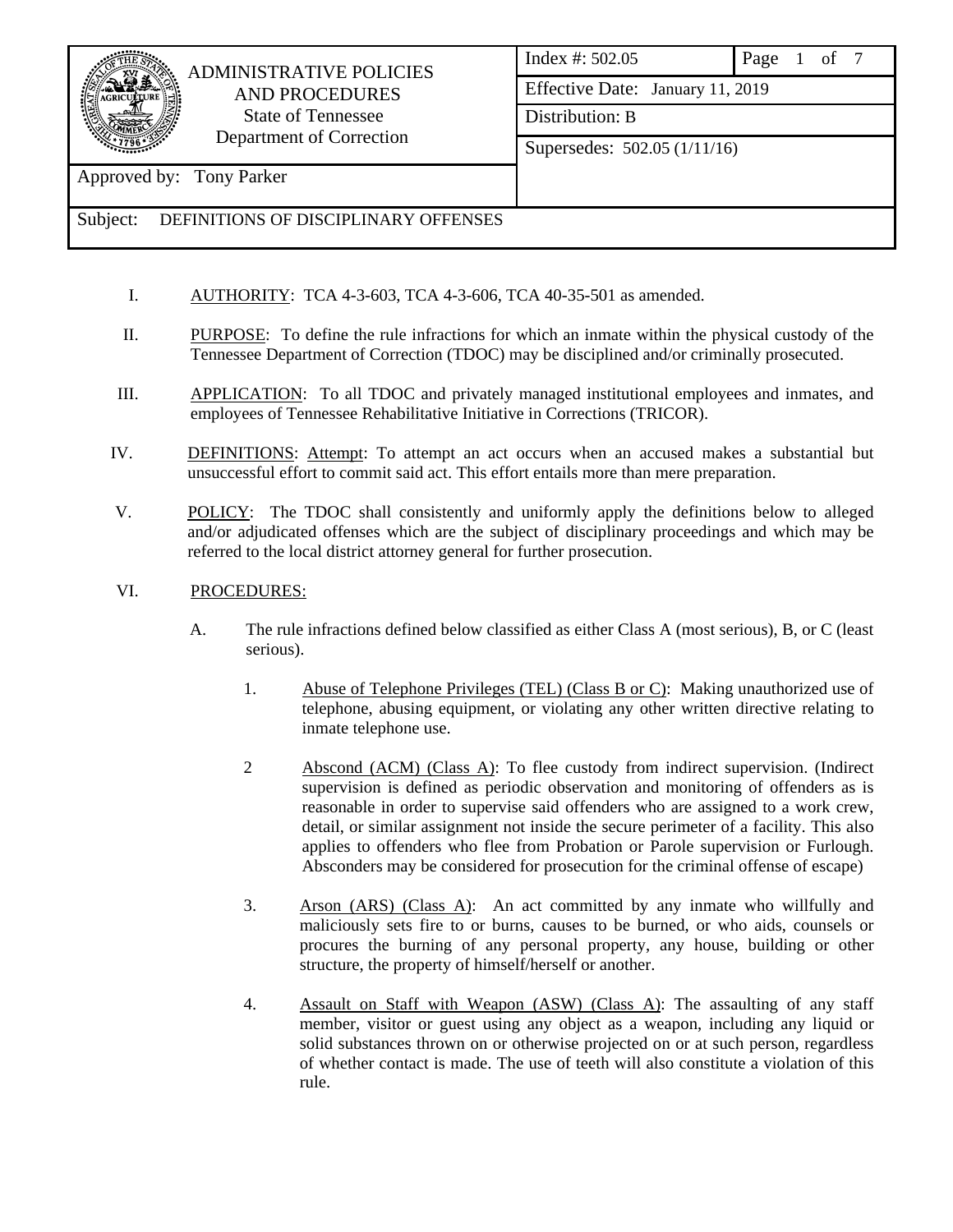- 5. Assault on Staff without Weapon (ASO) (Class A): Hostile physical contact or attempted physical contact with a staff member, visitor or guest, including, but not limited to hitting, shoving, wrestling, kicking or similar behaviors.
- 6. Assault on Offender with Weapon (AOW) (Class A): The assaulting of any inmate using any object as a weapon, including any liquid or solid substances thrown on or otherwise projected on or at such person, regardless of whether contact is made. The use of teeth will also constitute a violation of this rule.
- 7. Assault on Offender without Weapon (AOO) (Class A): Hostile physical contact or attempted physical contact with an inmate including but not limited to hitting, shoving, wrestling, kicking or similar behaviors.
- 8. Attempt to Abscond (ACA) (Class A): To attempt to flee custody from indirect supervision.
- 9. Attempted Escape (AES) (Class A): To attempt to flee from direct custody or supervision of the TDOC.
- 10. Attempted Suicide (SUC) (Class B): Situation in which an individual has performed an actual or seemingly life-threatening behavior with the intent of jeopardizing his/her life or presenting the appearance of such intent, but which has not resulted in death.
- 11. Burglary (BUR) (Class B): The breaking and/or entering into a building, room(s), or storage areas therein used and/or occupied by any person(s), or institutional areas specifically secured from or otherwise off limits.
- 12. Conspiracy to Violate State Law (CVS) (Class A or B): Two or more persons, each having the culpable mental state required for the offense which is the object of the conspiracy and each acting for the purpose of promoting or facilitating the commission of a state criminal offense, agreeing that one or more of them will engage in conduct which constitutes such offense. If a person guilty of conspiracy knows that another with whom the person conspired to commit a criminal offense has conspired with one or more other persons to commit the same offense, the person is guilty of conspiring with such other person or persons, whether or not their identity is known, to commit such offense. The state law and TCA Code violated shall be cited in the incident report.
- 13. Contraband (CON) (Class B or C): To have, own, gain, or maintain control of item(s) which are either prohibited or not specifically authorized, or in excess of what is authorized by departmental or institutional policy. Any such item(s) found in a cell or room is presumed to be in the possession of all occupants of that housing space.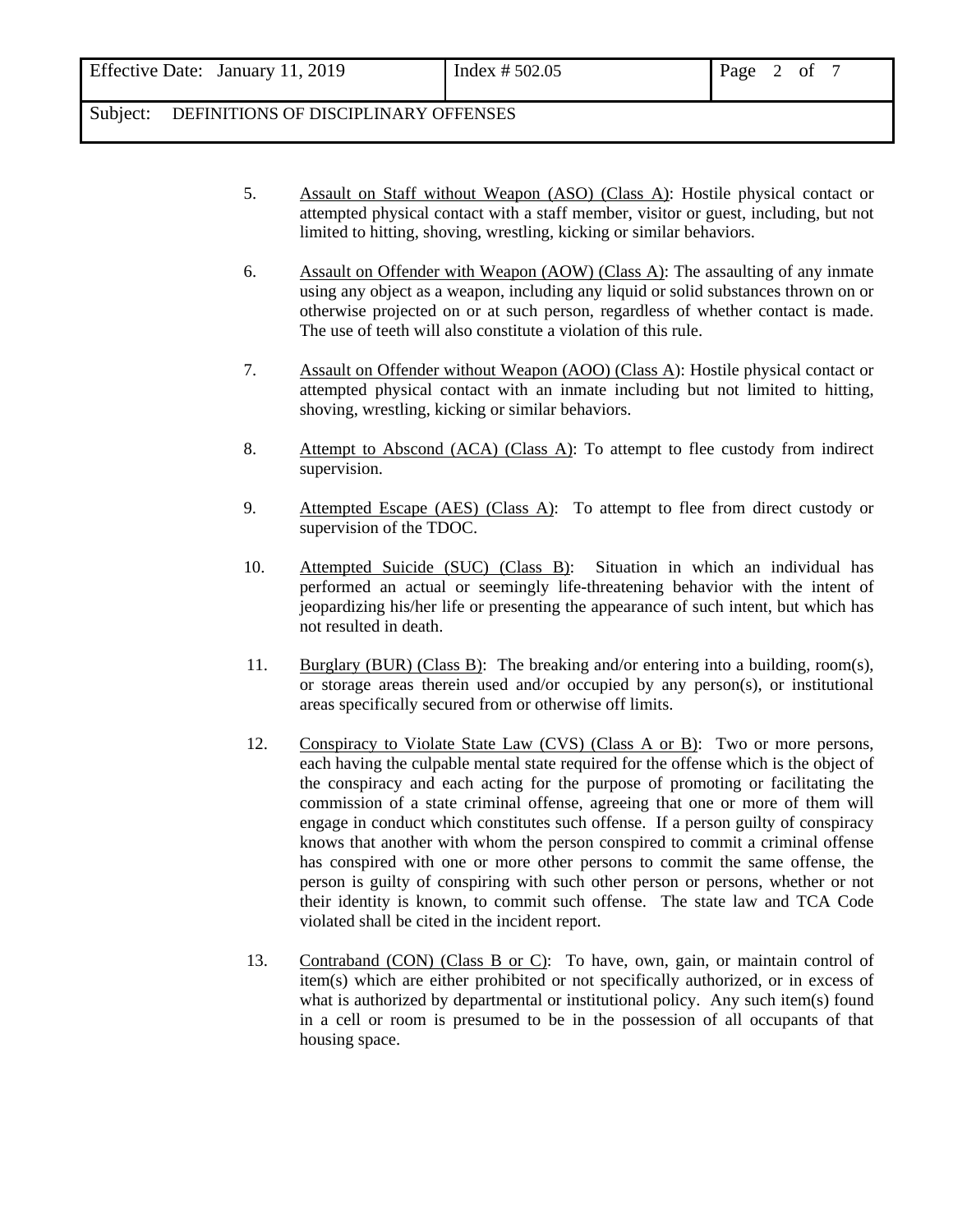| Effective Date: January 11, 2019 | Index # 502.05 | Page 3 of 7 |  |  |  |  |
|----------------------------------|----------------|-------------|--|--|--|--|
|----------------------------------|----------------|-------------|--|--|--|--|

- 14. Defiance (DFN) (Class A or B): To curse, insult, or threaten a staff member, visitor, or guest in any manner. Prohibited conduct includes but is not limited to abusive or insulting conversation, phone calls, letters, or gestures by an offender. Also, to obstruct, resist, distract, or attempt to elude staff, or any effort to do the above, in the performance of their duties or to intimidate or attempt to intimidate staff in order to manipulate staff's actions.
- 15. Destruction of State Property (DSP) (Class B): Willful abuse and/or destruction of state-owned property. All guilty dispositions may result in the assessment of restitution for the amount of damages.
- 16. Destruction of Personal Property (DPP) (Class B): Willful abuse and/or destruction of the personal property of another.
- 17. Dress Code Violation (DRV) (Class C): Failure to properly wear prescribed clothing in designated areas or in the manner mandated by TDOC Policy.
- 18. Drug Paraphernalia (DRP) (Class B): Any objects found of any kind which are used, intended for use, or designed for use in injecting, inhaling, ingesting, or otherwise introducing drugs into the human body. Such items include but are not limited to pipes, tubes, cans, needles, etc.
- 19. Drugs Possession**/**Selling/Use (DPO) (Class A or B): To have, own, gain, or maintain, control over illegal drugs, or unauthorized medications, including narcotics, hallucinogens, opiates, barbiturates, stimulants, marijuana, including synthetic or K2, or medications in a manner not prescribed by a dentist or physician or the sell or exchange of any illegal drugs or medications. Any such item found in a cell or room is presumed to be in the possession of all the occupants of that housing space.
- 20. Escape (ESC) (Class A): To flee custody from direct supervision, custody, or control (such as while in transport to or from court, a hospital, or other venue) or from within the confines of a fenced facility.
- 21. Extortion (EXT) (Class B): To either verbally or by written or printed communication maliciously threaten to accuse another of a crime, offense or immoral act; to do any injury to the person, reputation or property of another, with intent thereby to obtain any money, property, or pecuniary advantage whatever; or to compel the person so threatened to do any act against his/her will.
- 22. Failure to Report as Scheduled (FRS) (Class C): Failure to be at a designated area at the prescribed time.
- 23. Falsifying, Altering, or Forging an Official Document (FAL) (Class B or C): Changing, modifying, or altering the writing of others, or, the fraudulent making of any writing. This includes falsifying documents such as passes, ID cards, letters, etc.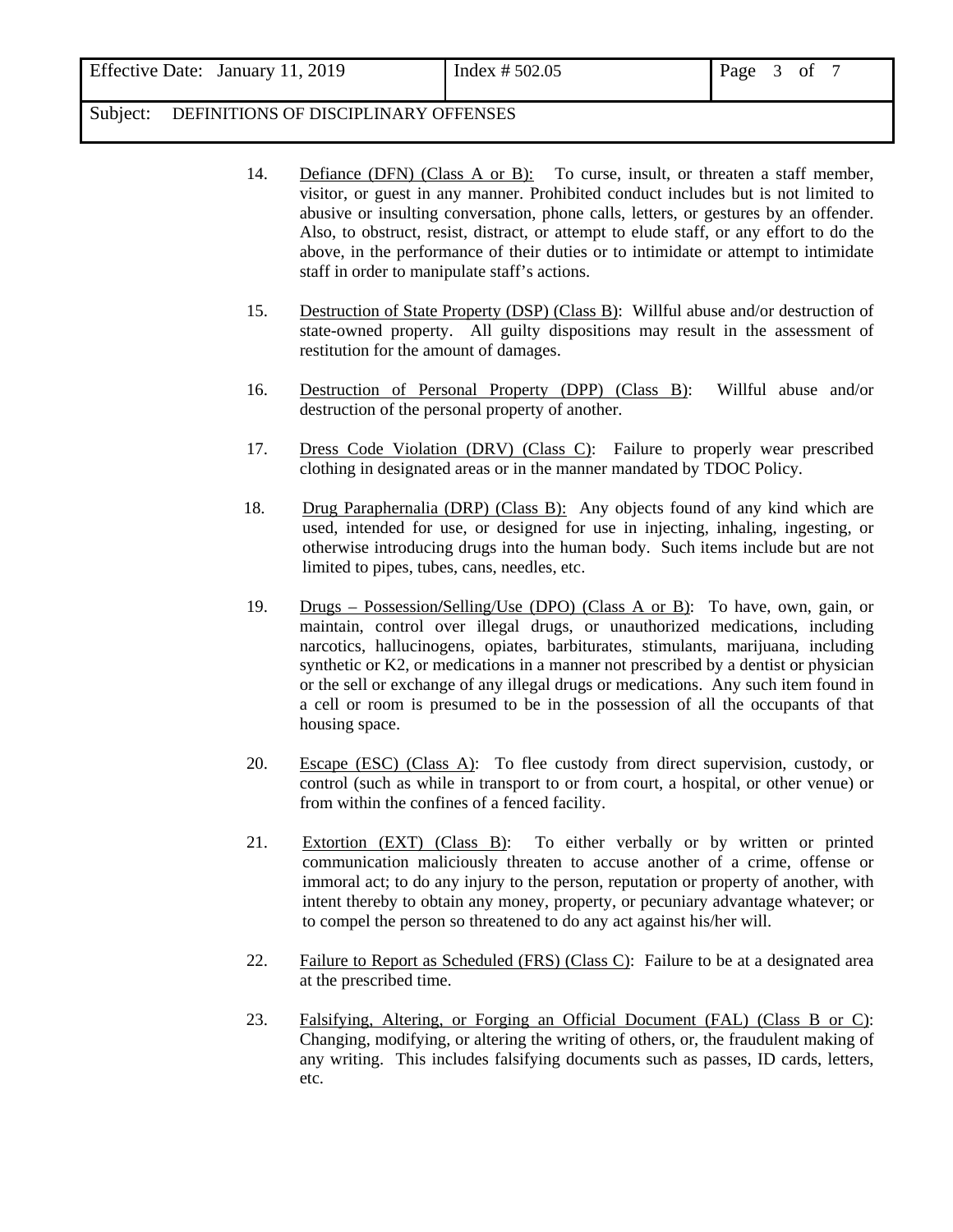- 24. Failure to Turn in Earnings (FTE) (Class B): The failure of inmates assigned to applicable external work programs as required by said program to deliver their salaries or other income to the institution.
- 25. Fighting (FIG) (Class B or C): A physical altercation between two or more persons without weapons.

Note: If a weapon is present – staff will also charge the inmate with Possession of a Deadly Weapon. If the Weapon is used, then the incident becomes an Assault on Inmate with Weapon

- 26. Flooding (FLD) (Class B or C): Deliberately causing cell or unit walk to become flooded with water.
- 27. Furlough Violation (FVI) (Class B): Failure to adhere to rules and regulations governing conduct during a period of authorized absence from the facility.
- 28. Gambling/Gaming (GAG) (Class C): The act of wagering items of value in a game of chance.
- 29. Homicide (HOM) (Class A): The killing of another person.
- 30. Horseplay (HOR) (Class C): Rough frolicking, not to the point of fighting.
- 31. Indecent Exposure (IND) (Class B or C): The deliberate exposure in front of another person of the breasts, genitals, or buttocks in a manner intended to excite, embarrass, or threaten that person.
- 32. Intoxicants Use, Sell, Exchange, Possess (IUS) (Class B): The wrongful possession, use, selling, or exchange of alcoholic products, inhalants, or misuse of prescribed or legal drugs causing an alteration of one's physical or mental state, commonly termed "under the influence."
- 33. Larceny (LAR) (Class B): The unauthorized taking, receiving, or carrying away of state property or the personal goods of another person.
- 34. Late Returning (LRT) (Class B or C): The failure to return to a specific place at the appointed time after authorized attendance at a job, school, training program or appointment pass.
- 35. Littering (LIT) (Class C): Carelessly or deliberately discarding materials in unauthorized areas.
- 36. Mutilation (MUT) (Class B or C): To cut, stab, rip, tattoo, burn, or otherwise damage a particular portion of the body by self-inflicted means.
- 37. No TDOC ID Card on Person (NID) (Class C): Failure to maintain ID card in possession.
- 38. No TDOC ID on Clothing (NOC) (Class C): Failure to mark or maintain proper TDOC identification on clothing.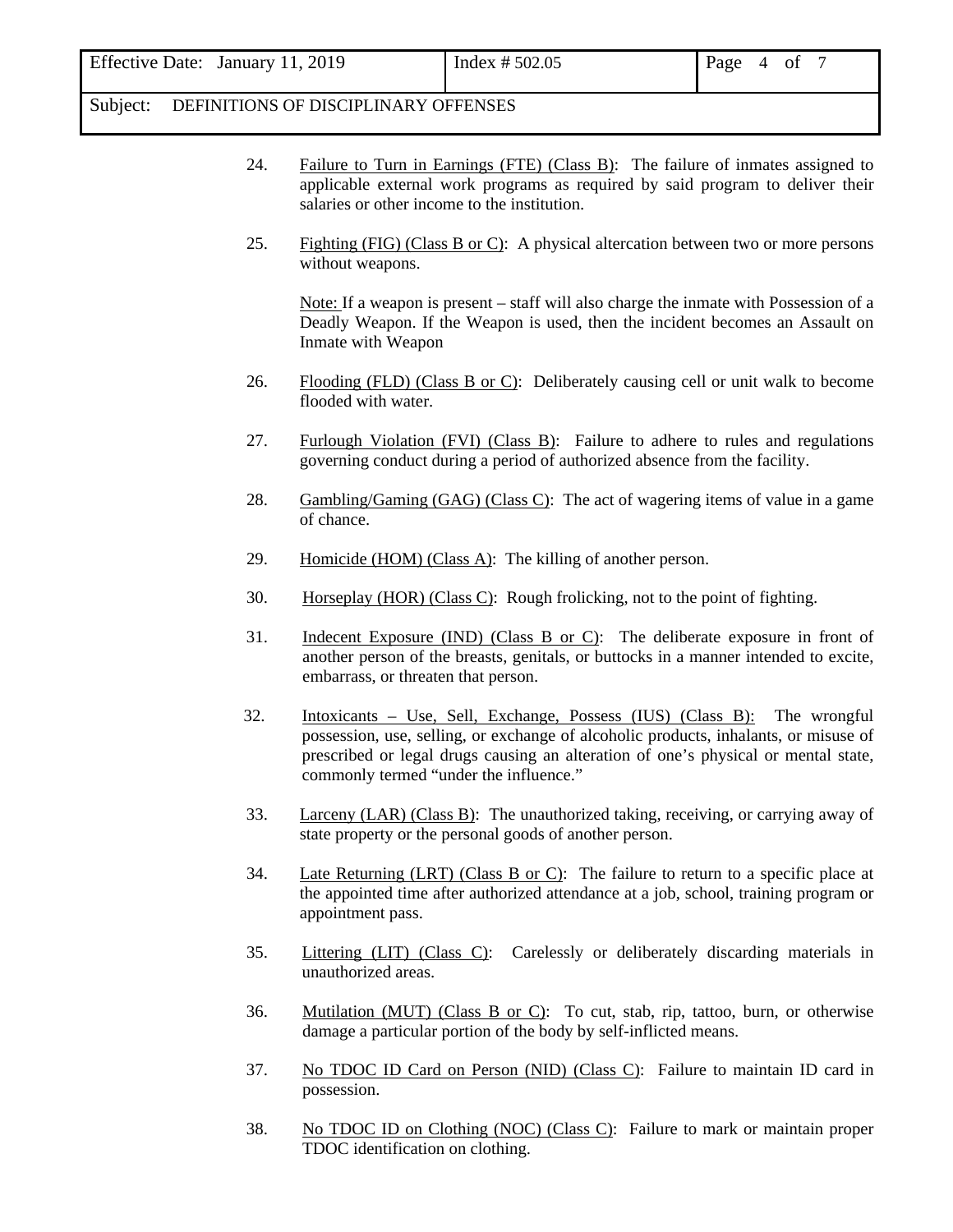- 39. Operating Unauthorized Vehicle (OUV) (Class B or C): The operation of any vehicle, either state or private, without written permission.
- 40. Out of Place (OOP) (Class C): Being present in a restricted or prohibited place or any unauthorized area not governed by general call-out or any area without either written or verbal permission.
- 41. Participating in a Riot (PIR) (Class A): To organize, promote, encourage, or directly take part in an institutional disturbance involving an assemblage of several persons which conduct creates grave danger of substantial damage to property or serious bodily injury to persons.
- 42. Participation in Security Threat Group Activities (PGA) (Class A): To organize, promote, encourage, or directly participate in a security threat group or security threat group activity.
- 43. Pending Investigation (PIN) (No disciplinary class designation used): Designation to be used when an inmate is suspected of a Class A or Class B infraction, and the senior security officer determines that the inmate should be segregated pending investigation.
- 44. Personal Property Violation (PPV) (Class B or C): Possession of personal property in violation of TDOC and/or institutional policy (i.e., over 6 cubic feet of property; items not allowed by the commissioner's property list; appliances with no TDOC identification number, a defaced or altered number, or another inmate's number, etc.).
- 45. Possession and/or use of a Cellular Telephone/Communication Device (PCT) (Class B): To have, own, gain, use or maintain control of a cellular telephone or any device which allows unauthorized/unmonitored two-way communication. Any such item found in a cell or room is presumed to be in the possession of all occupants of that housing space.
- 46. Positive Drug Screen (PDR) (Class B): A positive test result for one or more categories of drugs of abuse.
- 47. Possession of a Deadly Weapon (PDW) (Class A): To have, own, gain, or maintain control over any object likely to cause serious injury or death. Any such object found in a cell or room is presumed to be in the possession of all the occupants of that housing space.
- 48. Possession of Free-World Money (PFM) (Class B or C): To have, own, have control of or attempt to bring unauthorized free-world money into an institution.
- 49. Possession/Use/Introduction of Tobacco Products Offender (PTO) (Class B or C): To possess, own, have, control of, use, introduce, or attempt to introduce into a correctional facility cigarettes, pipes, pipe tobacco, tobacco substitutes, chewing tobacco, snuff, matches, cigarette lighters, smoking paraphernalia, and other items developed or processed for the primary purpose of facilitating the use or possession of tobacco or tobacco-related products. Any such object found in a cell or room is presumed to be in the possession of all the occupants of that housing space.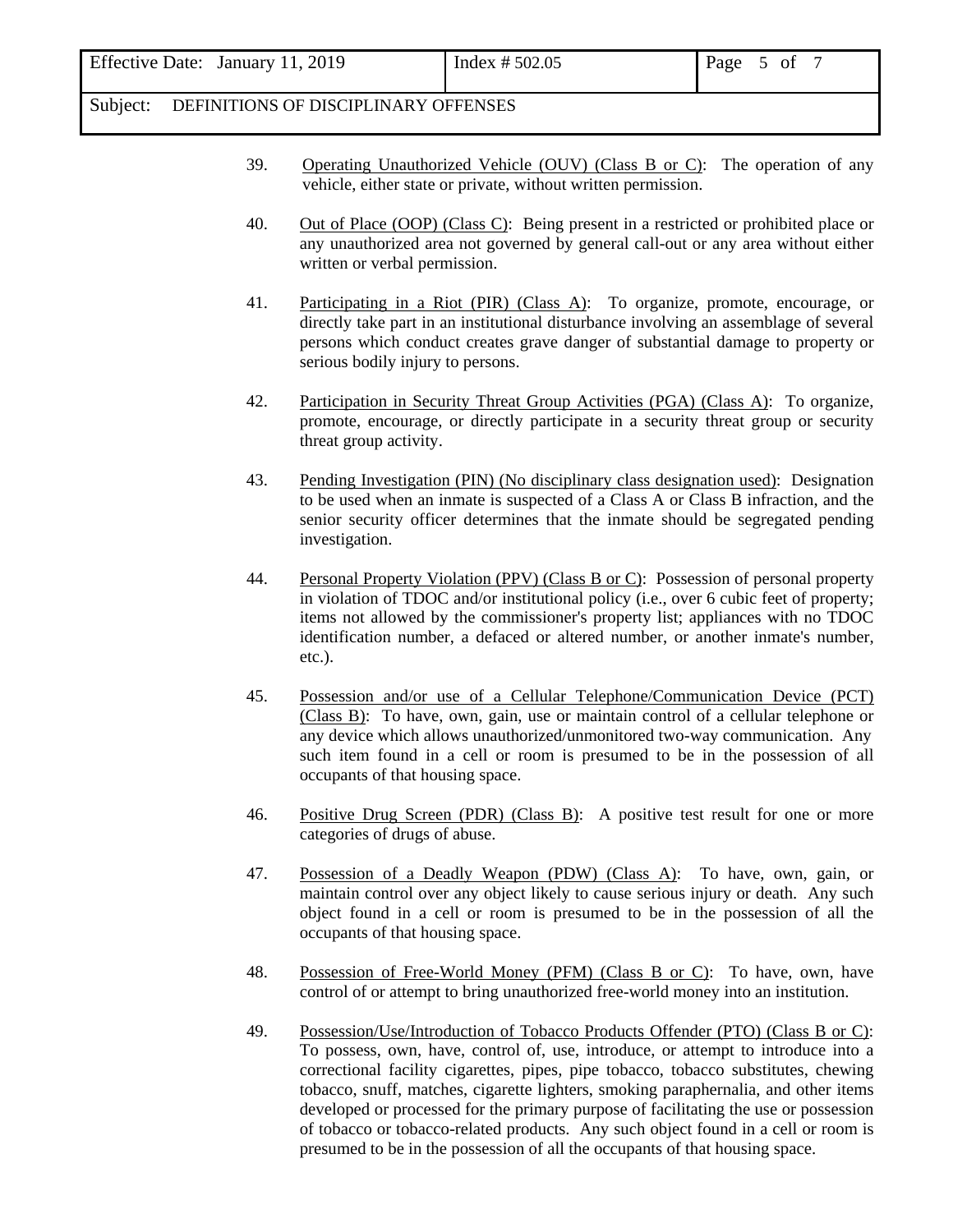- 50. Possession of Security Threat Group Materials (PGM) (Class A): To have, own, gain, or maintain control over any material identified as affiliated with a security threat group that includes, but is not limited to items such as: publications which contain articles, illustrations, or advertisements in known security threat group publications; documents of by-laws, ceremonial procedures, rosters, hit lists, memorandums, use of colors, hand signs, drawings, membership cards, certificates of rank, letters of introduction, or any other article or document specifically associated with security threat groups. A security threat group is defined as a group of individuals possessing common characteristics which serve to distinguish them from other individuals or groups who have been determined to be acting in concert, so as to pose a threat or potential threat to staff, other inmates, the institution or the community.
- 51. Rape (RAP) (Class A): The act of forcing or coercing (through violence or threats of violence) an individual to submit to sexual intercourse (vaginal or anal) or other sexual acts to include cunnilingus and fellatio. The sexual penetration or act is accomplished without the consent of the victim and the defendant knows or has reason to know at the time of the penetration or sex act that the victim did not consent. It shall also include the sex act of forcibly introducing foreign objects into an individual's body cavity (vaginal or anal) without the victim's consent.
- 52. Receiving Two Food Trays (TFT) (Class C): Obtaining additional trays of food by going through serving line more than one time or by other means.
- 53. Refusal of Cell Assignment (RCA) (Class B or C): Refusal to accept a cell assignment made by a TDOC employee.
- 54. Refusal of**/**or Attempt to Alter Test (RAA) (Class B): Refusal to provide an adequate breath or urine sample for a drug or alcohol screen upon request, refusal to sign any chain of custody forms, or attempting to change or modify documents, urine, or blood content for the purpose of creating false negative test results.
- 55. Refusal to Participate (RTP) (Class A): Refusal by any inmate to accept or report to or adequately participate in any assigned work, educational, or vocational training programs.
- 56. Refusing to Provide DNA Specimen (RDN)(Class A): Refusal by any inmate who has been convicted of a sex offense as outlined in T.C.A. 40-35-321, to provide a DNA specimen when ordered to do so.
- 57. Sexual Harassment (SXH) (Class B or C): Making sexually related comments, gestures, or written communication to another person.
- 58. Sexual Misconduct (SXM) (Class B or C): Any sexual conduct involving an inmate, including those instances where the preponderance of evidence is indicative of a preparation for, or immediate conclusion of such acts, including acts involving people, objects, or animals.